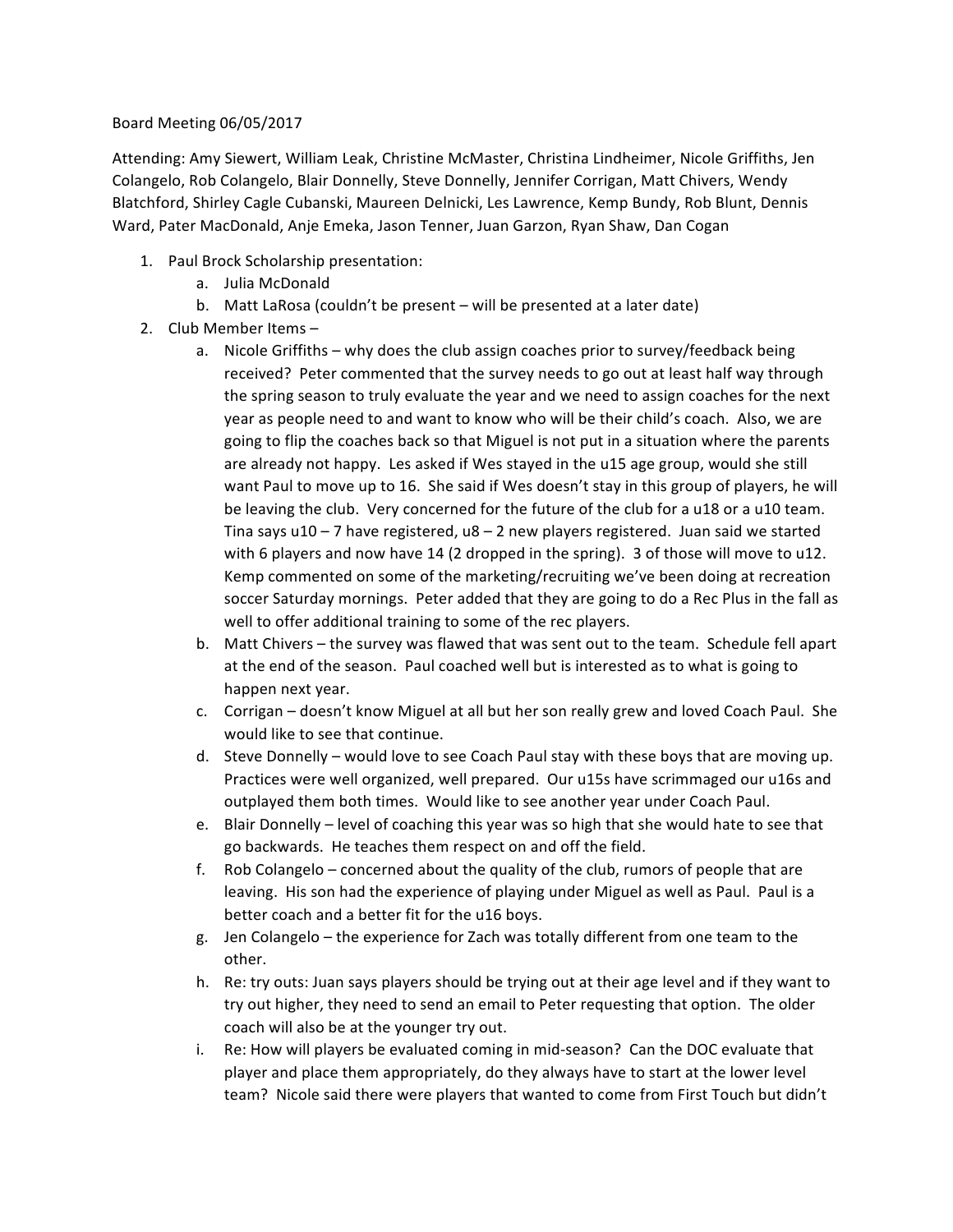want to come and play on the B team. Players coming in mid-season should have to begin practices on the B team to be properly evaluated as to whether they should be placed on the A team.

- j. Miguel will not be at the u16 level. Paul will be at either the u15/16 but we haven't made a final decision.
- 3. Completion of Fee Setting Discussion. Ryan attached several documents.
	- a. Page 1: Net loss of approximately \$17,000
	- b. Page 2: summary of next year's budget
	- c. Page 3: profitability by segment

Recommendations for spending and saving money

Need to raise rec fees

Need to stick with our practice schedules/venues...if we stray from what is proposed that puts us off budget.

If we keep the fees as is and fundraise our goal (\$20k), the travel program will make \$6k. Do we want to keep our budget that tight or raise fees to give a little more cushion? Les says in his experience \$6k is cutting it too close based on expenses that might come out of left field. Wendy suggested we change the manager discount to the other option; which would change the girls expense for managers from \$8k to \$6k and the boys expense for managers from \$8k to \$4k.

Dennis questioned how the recreation program would utilize the income of charging \$10/recreation player. The fee needs to be raised \$5/player to cover expenses (it hasn't been raised for quite some time). Les said they are planning on using some of that to pay coaches to be there as trainers/coaches during rec program. Dennis would like to see that coaches are paid on what they do and not the value of the coach necessarily. The pay is not going to be substantial. If we get enough participants, the program should pay for itself but the additional \$5/player will cover us in case we don't.

Christine moves we raise the rec fees by \$10/player at each level, Rob 2nds, all in favor.

Tina moves we change the manager fee, Shirley 2nds, all in favor.

Fundraising  $-$  Suggestion was we include the \$100 fundraising fee in the registration and players can sell the playbooks to earn their money back. We can also make a higher percentage if we do it that way, takes the administrative piece away from the fundraising company. Rob also suggested we include some businesses from outside of Saratoga as we have players who reside in other areas. Amy moves we include the \$100 fundraising fee as part of the registration process, Tina seconds, all in favor.

Budget is based on 307 full year players. Dennis asked if that is realistic – Ryan said it is a conservative number. So, any players who play fall, winter or spring only, that would be additional income not figured in the budget.

Tina says we do still need a fall only, winter only and spring only rate. We need the spring rate only by December. She thinks the \$600 spring only rate was way too high. Also we need to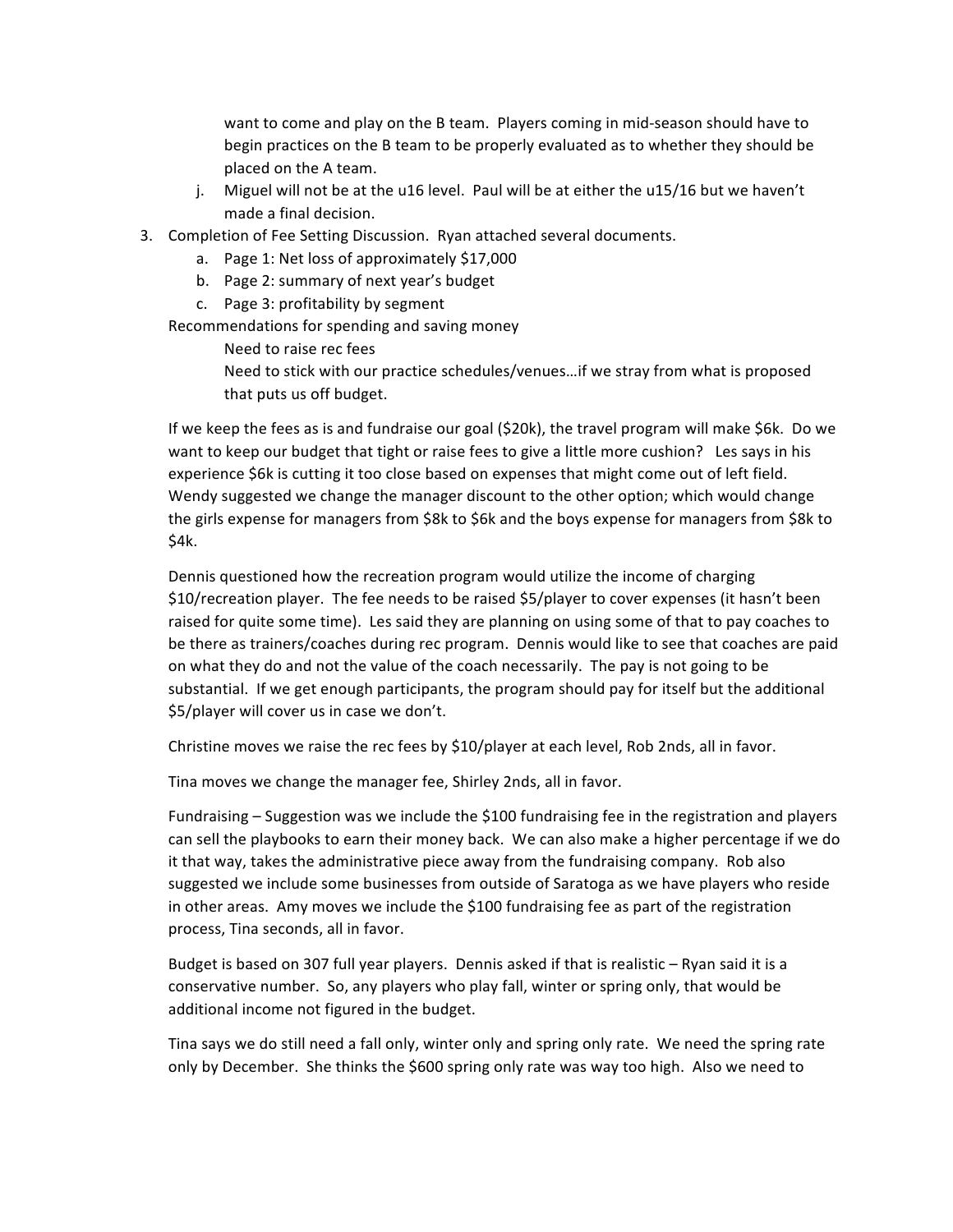make sure Fall, Winter and Spring only rates add up to be more than the full year. Rob said to keep in mind that most of our fees going towards indoor facilities.

Shirley motions that we accept the budget and fees associated with it, Bill seconds, all in favor. Fees will remain the same, plus the additional required fundraising fee of \$100/player. Anje volunteered to work with Ryan a written presentation of our fees for the next year.

Tina would like to see us get new uniforms every year and we build that as part of the fee. Everyone would like it to be kept it separate. Tina would like to change the shorts and socks to black, blue shirt and white shirt. Everyone was in agreement.

- 4.  $DOC$ 
	- a. Jason just received an email (10 minutes ago) saying that CDYSL is not allowing try outs to happen prior to June 20. Juan said he can switch his Monday, June 19<sup>th</sup> try outs to Friday, June  $23^{rd}$ . Jason has to check to see what he can do with the girls. We already passed out so many fliers at rec announcing our try outs...Dennis says we can email rec players.
	- b. Peter Paul did help bring together a U23 team for the club.
- 5. Registrar nothing
- 6. Manager liaison manager application will be on the website shortly. We need to make sure people are told at try outs to fill that out if they are interested.
- 7. Website looks great. Maureen said she would remain as the website manager even if she doesn't continue on the board. Maureen doesn't feel comfortable with the content (updating forms and info about our club). Peter volunteered to work with Maureen on that.
- 8. Approval of minutes  $-$
- 9. Daniels Road Dan Cogan came to ask if the boys could also use Daniels Road. Spa Catholic has committed to paying \$1k for each team to play there (boys varsity and girls jv). Spa Catholic is fully insured. If they can use Daniels, they won't have to pay the city of Saratoga Springs for fields. We just need to make sure the field time is not conflicted with our club's teams. There is no sign at the field now. We should think about a field sponsor for a new sign. Dan also has a brass plaque which lists all the original sponsors. We could consider a Miguel Hoyos' field. Once we execute the agreement with Skidmore, we are for allowing them to play there. He would also like to run some camps there over the summer. Dan is going to go back to the boys coach and see what he thinks is fair (if he is even making something from the camps).
- 10. Maureen requested that next year we consider partnering with someone to run camps at either Daniels or Gavin to be able to provide something more for our club members (and whoever else)...unless we have a coach who is going to run something.
- 11. Jack Huckel and Miguel Hoyos are both retiring from coaching from the club this year. We should get them something to thank them for all their time and effort. A picnic or pick-up game at Gavin might be a great idea. Dennis offered to give \$500 to start a Miguel Hoyos scholarship. Miguel has not yet told his team so we need to keep this quiet until then.
- 12. Rob Blunt, Glynn Chilton, Maureen Delnicki and Bill Leak are all leaving the board. We need to check with Manik. Anje is still thinking about it. We should keep recruiting. Les could hang on another year to mentor someone. We need to start grooming the next group of board members.